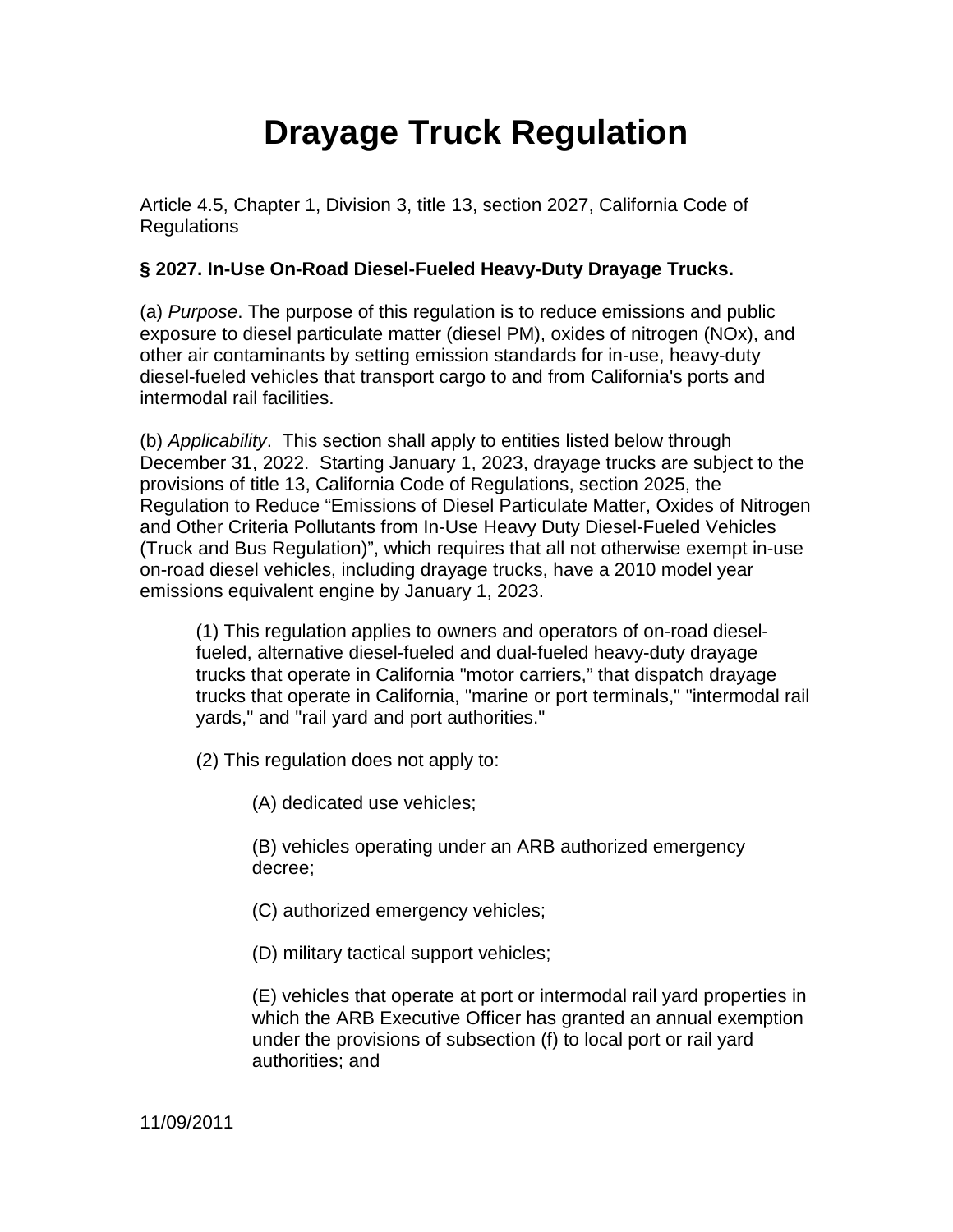(F) yard trucks.

(c) Definitions. For purposes of this section, the definitions of Health and Safety Code section 39010 through 39060 apply except to the extent that such definitions may be modified by the following definitions that apply specifically to this regulation.

 (1) "Alternative Diesel Fuel" means any fuel used in diesel engines that is not a reformulated diesel fuel as defined in sections 2281 and 2282 of title 13, of the California Code of Regulations, and does not require engine or fuel system modifications for the engine to operate, other than minor modifications (e.g., recalibration of the engine fuel control) that may enhance performance. Examples of alternative diesel fuels include, but are not limited to, biodiesel, Fischer-Trosch fuels, and emulsions of water in diesel fuel. Natural gas is not an alternative diesel fuel. An emission control strategy using a fuel additive will be treated as an alternative diesel fuel based strategy unless:

 (A) the additive is supplied to the engine fuel by an on-board dosing mechanism, or

(B) the additive is directly mixed into the base fuel inside the fuel tank of the engine, or

(C) the additive and base fuel are not mixed until engine fueling commences, and no more additive plus base fuel combination is mixed than required for a single fueling of a single engine or vehicle.

(2) "ARB" means the California Air Resources Board.

(3) "ARB Designees" are defined as those entities that ARB designates or contracts with to perform certain functions or provide specific services on its behalf under this regulation.

(4) "Authorized Emergency Vehicle" is as defined in Vehicle Code section 165.

(5) "Average Daily Drayage Truck Visits" is determined by dividing the total number of truck visits within a calendar month by the total number of intermodal rail yard open days for that same calendar month as represented by the following equation: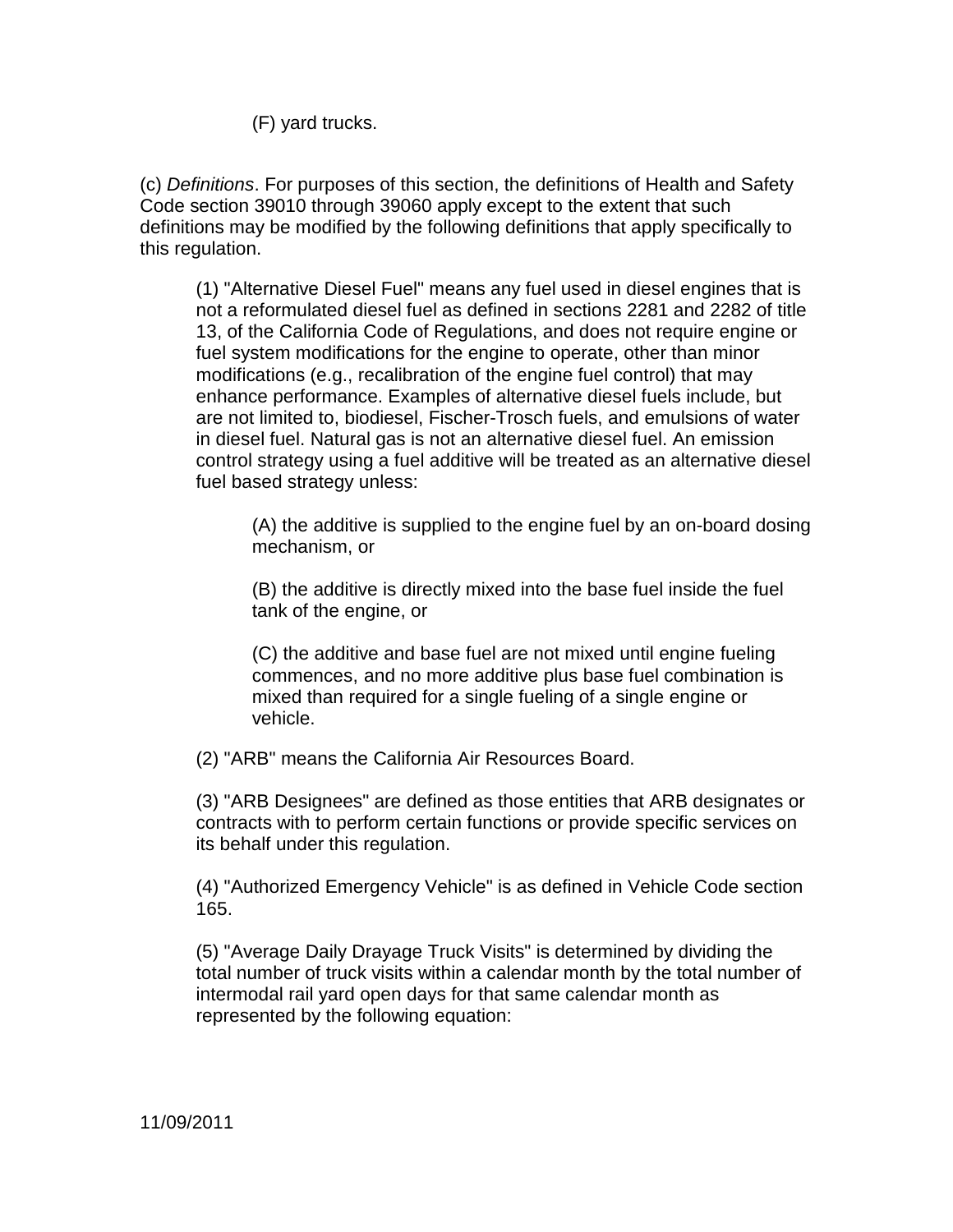#### Total number of truck visits

( Total number of intermodal rail yard = Average daily truck count ) open days

Where:

(A) a 'truck visit' is defined as each occurrence of a drayage truck transgressing from outside intermodal rail yard property onto intermodal rail yard property; and,

(B) an 'open day' is defined as a calendar day in which an intermodal rail yard has drayage truck traffic.

(6) "Beneficial Cargo Owner" is a cargo owner, the person for whose account the ocean or rail transportation is provided, the person to whom delivery is to be made, a shippers' association, or an ocean or rail transportation intermediary that accepts responsibility for payment of all applicable charges.

(7) "Bill of Lading" is a document that states the terms of the contract between a shipper and a transportation company. It serves as a document of title of the goods shipped, a contract of carriage, and a receipt for goods.

(8) "CARB Diesel Fuel" is diesel fuel certified by ARB as meeting the fuel specification standards set forth at title 13, California Code of Regulations (CCR) section 2280 et seq.

(9) "Class I Railroad" is a freight railway based on large revenues (\$250 million or more) in comparison to the revenues of Class II (which ranges from greater than \$20 million but less than \$250 million) and Class III (less than \$20 million) railways, as defined by the Surface Transportation Board (STB).

(10) "Compression Ignition Engine" means an internal combustion engine with operating characteristics significantly similar to the theoretical diesel combustion cycle. The regulation of power by controlling fuel supply in lieu of a throttle is indicative of a compression ignition engine.

(11) "Dedicated Use Vehicles" are uni-body vehicles that do not have separate tractor and trailers and include but are not limited to:

- (A) Dedicated auto transports;
- (B) Dedicated fuel delivery vehicles;
- (C) Concrete mixers;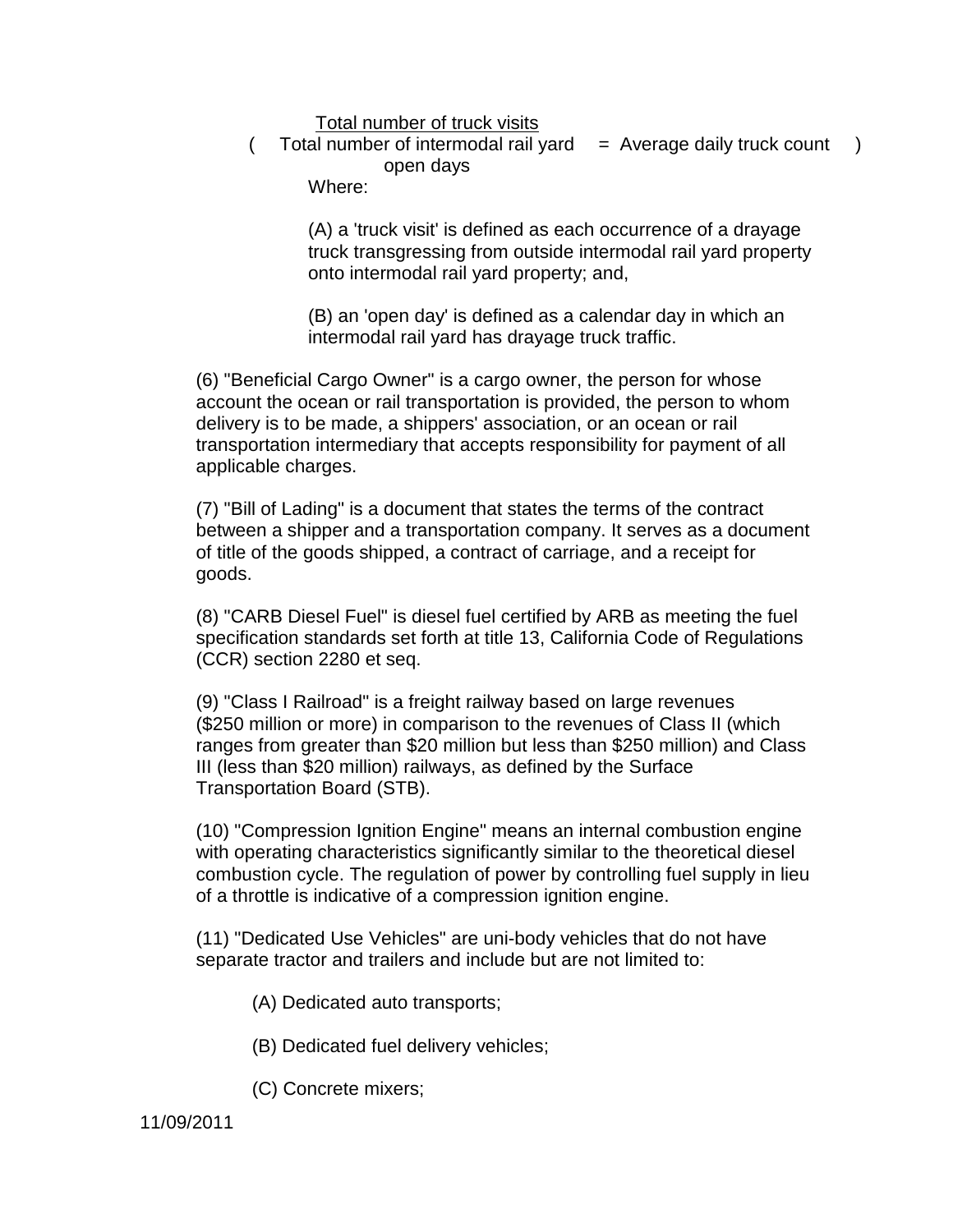### (D) On-road mobile cranes

(12) "Diesel Fuel" means any fuel that is commonly or commercially known, sold, or represented by the supplier as diesel fuel, including any mixture of primarily liquid hydrocarbons (HC) - organic compounds consisting exclusively of the elements carbon and hydrogen - that is sold or represented by the supplier as suitable for use in an internal combustion, compression - ignition (CI) engine.

(13) "Diesel-Fueled" means a CI engine fueled by diesel fuel, CARB diesel fuel, or alternative diesel fuel, in whole or part.

(14) "Diesel particulate matter (diesel PM)" means the particles found in the exhaust of diesel-fueled compression ignition engines. Diesel PM may agglomerate and adsorb other species to form structures of complex physical and chemical properties. ARB has identified diesel PM as a toxic air contaminant.

(15) "Drayage Truck" means any in-use on-road vehicle with a gross vehicle weight rating (GVWR) greater than 26,000 pounds that is used for transporting cargo, such as containerized, bulk, or break-bulk goods, that operates:

 (A) on or transgresses through port or intermodal rail yard property for the purpose of loading, unloading or transporting cargo, including transporting empty containers and chassis;

or,

(B) off port or intermodal rail yard property transporting cargo or empty containers or chassis that originated from or is destined to a port or intermodal rail yard property .

Drayage trucks are not:

(C) Vehicles operating off of port or intermodal rail yard properties that transport cargos that have originated from a port or rail yard property but have been off-loaded from the equipment (e.g., a trailer or container) that transported the cargo from the originating port or rail yard

or

(D) Vehicles operating off of port or intermodal rail yard properties that transport cargos that are destined for a port or rail yard but will be subsequently transferred into or onto different equipment (e.g., a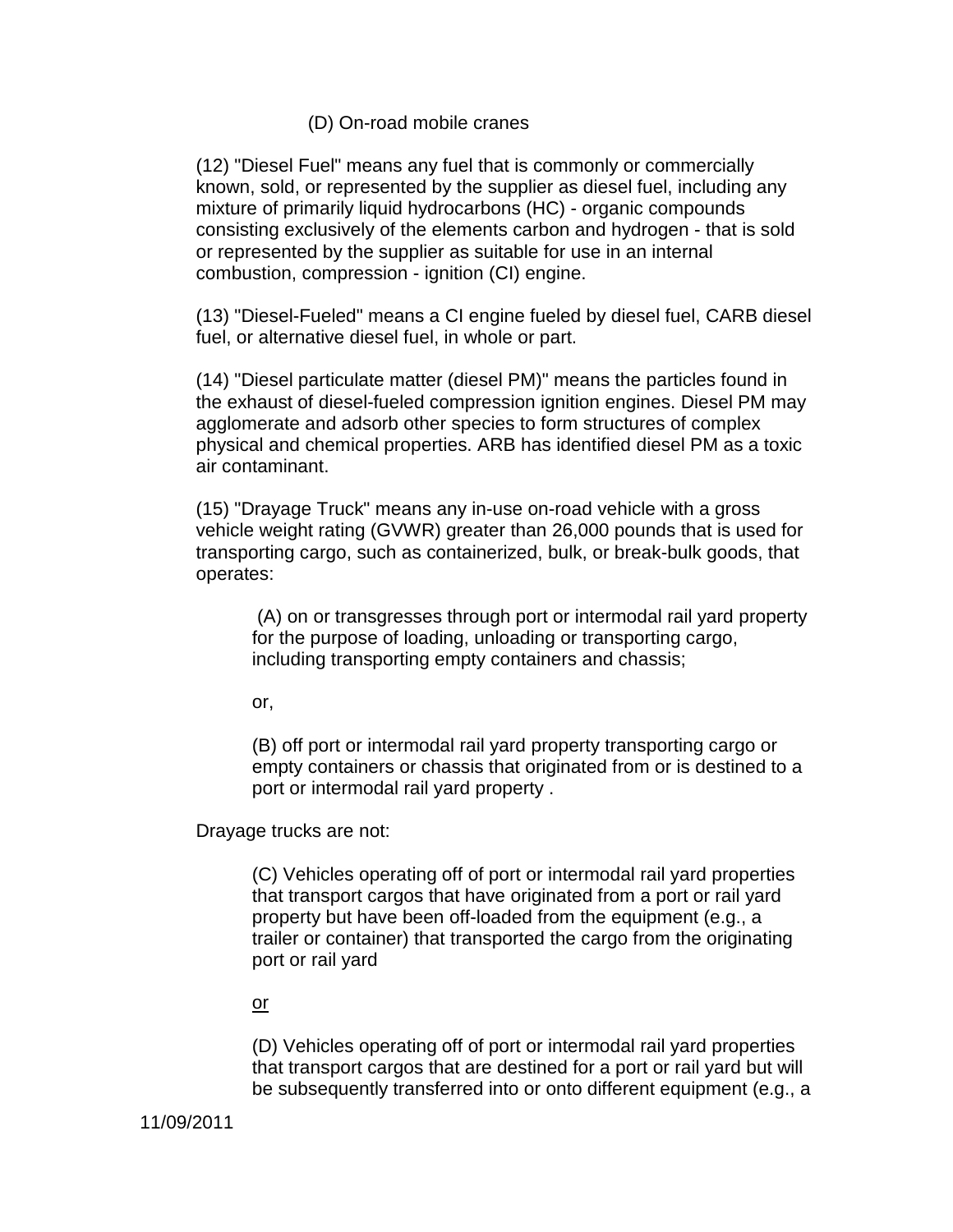trailer or container) before being delivered to a port or intermodal rail yard.

(16) "Drayage Truck Owner" means:

(A) the person registered as the owner of a drayage truck as shown by the Department of Motor Vehicles, or its equivalent in another state, province, or country; or the International Registration Plan.

or

(B) the lessee of the truck, as indicated on the drayage truck's registration pursuant to Vehicle Code section 4453.5.

(17) "Drayage Truck Operator" means the driver of the vehicle or any person, party or entity that controls the operation of a drayage truck.

(18) "Drayage Truck Registry (DTR)" is an ARB database that contains information on all trucks that conduct business at California ports and intermodal rail yards.

(19) "Drayage Truck Registry Number" is a unique identifier issued to the owner of a drayage truck upon registering in the DTR and corresponds to the truck registered.

(20) "DTR Compliant" means that a drayage truck is currently compliant with the requirements of the regulation, including the requirements for the DTR and emission standards.

(21) "Dual-Fuel Engine" means any compression ignition engine that is engineered and designed to operate on a combination of alternative fuels, such as compressed natural gas (CNG) or liquefied petroleum gas (LPG) and diesel fuel or an alternative diesel fuel. These engines have two separate fuel systems, which inject both fuels simultaneously into the engine combustion chamber. A dual-fuel engine is not an alternative-fuel engine.

(22) "Emergency Event" means any situation arising from sudden and reasonably unforeseen natural disaster such as earthquake, flood, fire, or other acts of God, or other unforeseen events beyond the control of drayage truck owners and operators that threatens public health and safety or the reasonable flow of goods movement.

(23) "Emergency Decree" means a determination by the Executive Officer that an emergency event has occurred that requires the immediate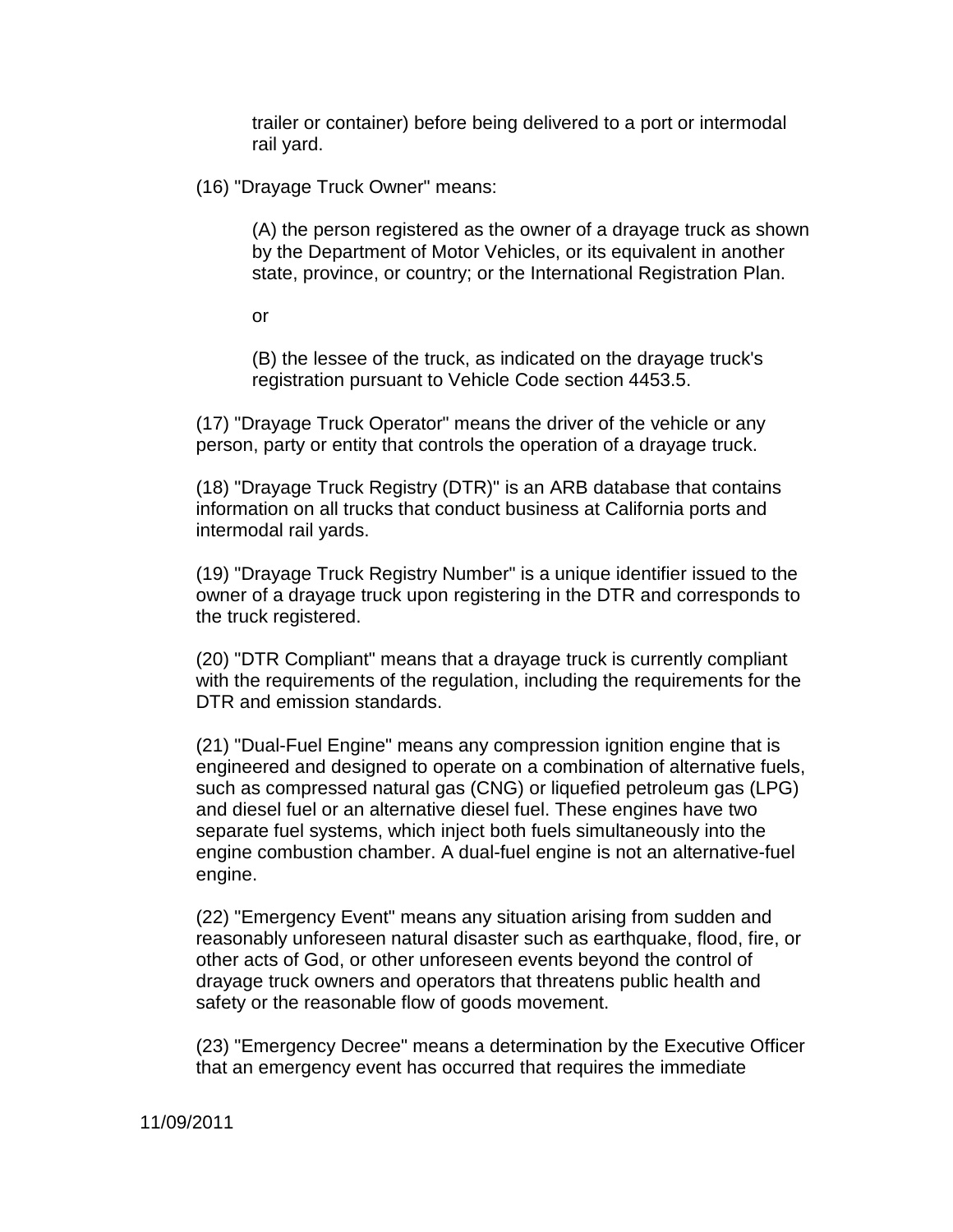temporary operation of drayage trucks at ports and intermodal rail yard facilities.

(24) "Executive Officer" is the Executive Officer of ARB or his/her authorized representative.

(25) "Gross Vehicle Weight Rating (GVWR)" is as defined in Vehicle Code Section 350.

(26) "Heavy-Duty" is a manufacturer's GVWR of greater than 26,000 pounds.

(27) "Intermodal Rail Yard" is any rail facility owned or operated by a Class I railroad where cargo is transferred from drayage truck to train or vice-versa that:

(A) is within 80 miles of a port;

or,

(B) is located more than 80 miles from the nearest port and having, on or after January 2008, 100 or more average daily drayage truck visits in any one calendar month.

Once a rail yard, identified in (B) above, has 100 or more average daily drayage truck visits in any one month, the rail yard will be considered an intermodal rail yard and will be subject to all provisions of this regulation regardless of the number of future average daily drayage truck visits. Intermodal rail yards include, but are not limited to, the following facilities: Union Pacific (UP) Oakland, Burlington Northern Santa Fe (BNSF) Hobart, LATC Union Pacific, Commerce UP, Richmond BNSF, Commerce Eastern BNSF, ICTF UP, BNSF San Bernardino, Stockton Intermodal BNSF, Lathrop Intermodal UP, and BNSF Oakland.

(28) "International Registration Plan" is a registration reciprocity agreement among states of the United States and provinces of Canada providing for payment of license fees on the basis of total distance operated in all jurisdictions.

(29) "Lessee" has the same meaning as in Vehicle Code section 371.

(30) "Liquid Natural Gas (LNG) Fueled Trucks" are drayage trucks that utilize a heavy-duty pilot ignition engine that is designed to operate using an alternative fuel, except that diesel fuel is used for pilot ignition at an average ratio of no more than one part diesel fuel to ten parts total fuel on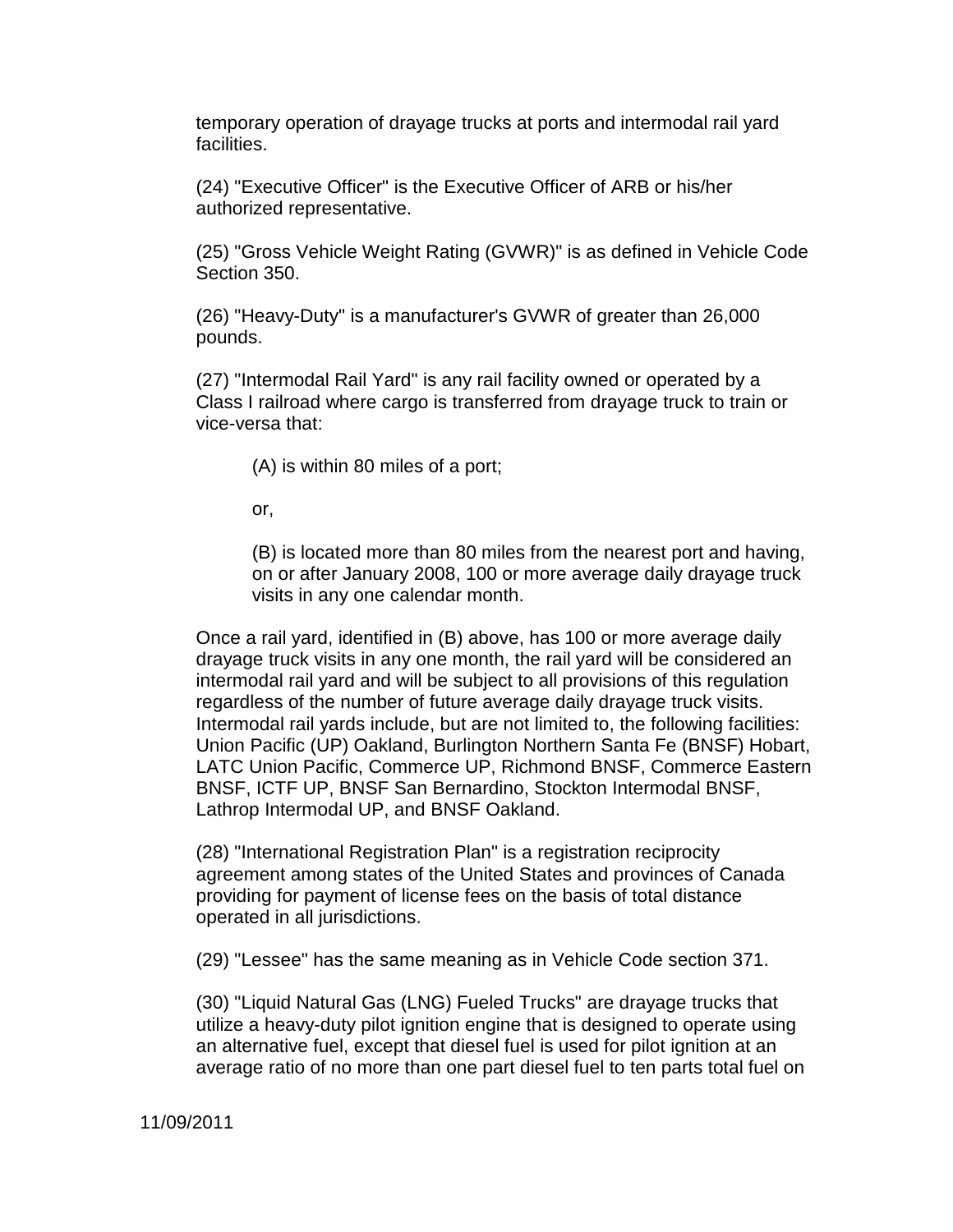any energy equivalent basis. An engine that can operate or idle solely on diesel fuel at any time does not meet this definition.

(31) "Marine or Port Terminals" means wharves, bulkheads, quays, piers, docks and other berthing locations and adjacent storage or adjacent areas and structures associated with the primary movement of cargo or materials from vessel to shore or shore to vessel including structures which are devoted to receiving, handling, holding, consolidating and loading or delivery of waterborne shipments or passengers, including areas devoted to the maintenance of the terminal or equipment. For the purposes of this regulation, the term includes but is not limited to production or manufacturing areas, warehouses, storage facilities, and private or public businesses or entities located on or surrounded by port property.

(32) "Military Tactical Support Vehicles" is as defined in title 13, CCR, section 1905.

(33) "Motor Carrier" is a business intermediary that contracts with beneficial cargo owners, ship companies, port terminals or Class I railroads, and with owners and operators of drayage trucks that it dispatches for pick-up and delivery of goods that are destined for or originated from ports and/or intermodal rail yards.

(34) "On-road" means a vehicle that is designed to be driven on public highways and roadways and that is registered or is capable of being registered by the California Department of Motor Vehicles (DMV) under Vehicle Code sections 4000 et seq. - or DMV's equivalent in another state, province, or country; or the International Registration Plan. A vehicle covered under ARB's In-Use Off-Road Regulation, title 13, CCR, section 2449 is not an on-road vehicle.

(35) "Oxides of nitrogen (NOx)" means compounds of nitric oxide, nitrogen dioxide, and other oxides of nitrogen. Nitrogen oxides are typically created during combustion processes and are major contributors to smog formation and acid deposition.

(36) "Port" is the port property where marine and port terminals are typically located for the loading and unloading of water-borne commerce onto and from ocean-going vessels. For purposes of this regulation, port does not include port property that is not related to or primarily used to engage in water-borne commerce. Ports covered by this regulation include, but are not limited to, the Port of Long Beach, Port of Los Angeles, Port of Humboldt Bay, Port of San Diego, Port of Hueneme, Port of Oakland, Port of San Francisco, Port of Sacramento, Port of Stockton,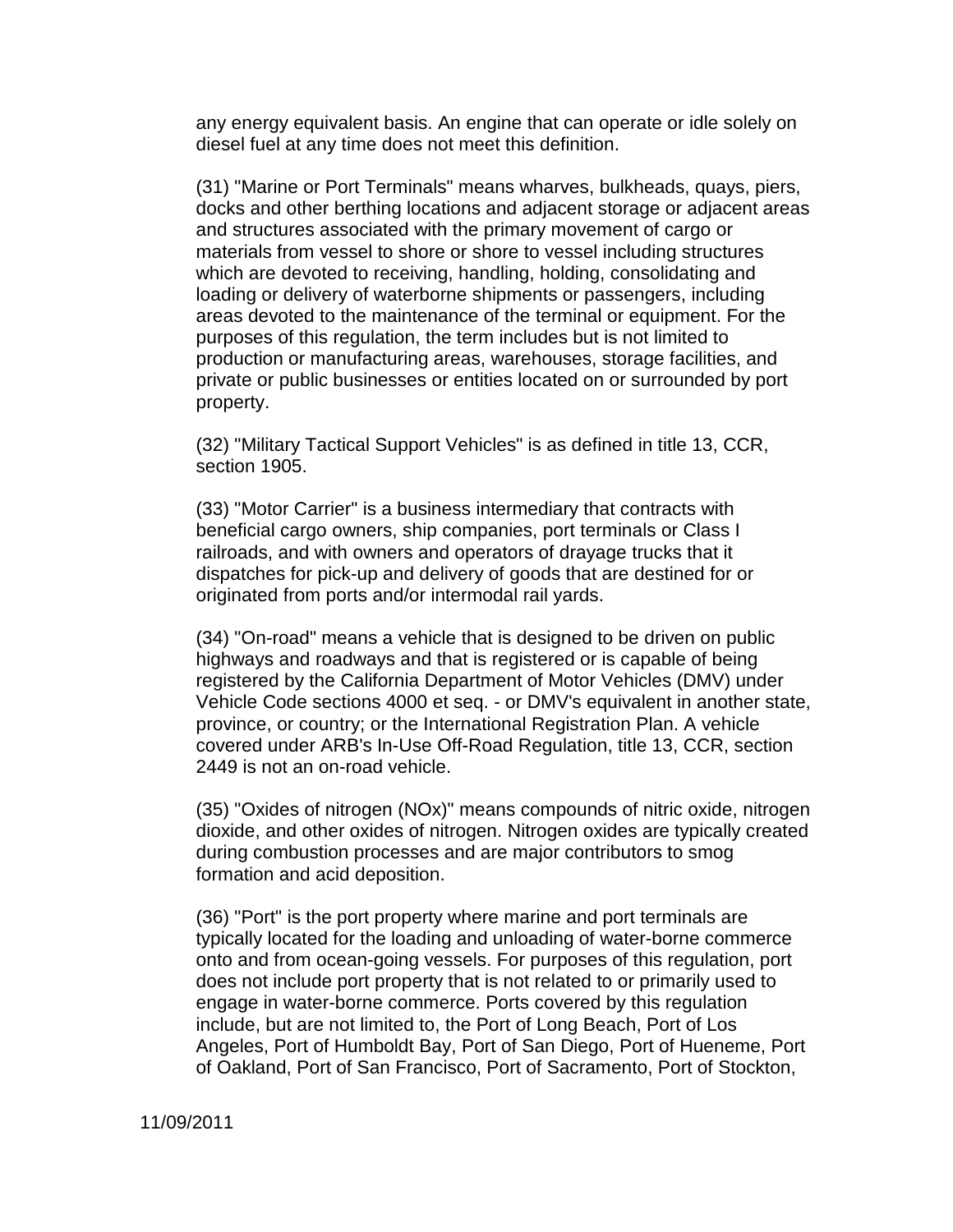Port of Redwood City, Port of Crockett, Port of Richmond, Port of Pittsburg, and the Port of Benicia.

(37) "Port Authority" means those entities, either public or private, that are responsible for the operation of the ports.

(38) "Port Property" means publicly or privately owned property where a port is located. It is the property that includes the physical boundaries, either contiguous or non-contiguous, of the port and may include other properties owned by the port. For the purposes of this regulation, port property includes privately owned property located within a publicly or privately owned port property's boundaries.

(39) "Rail Yard Authority" means those entities, either public or private, that are responsible for the operation of Class I rail yards.

(40) "Rail Yard Property" means the property constituting the physical boundaries of intermodal rail yards. For the purposes of this regulation, rail yard property also includes privately owned property located within intermodal rail yard boundaries.

(41) "South Coast Air Basin" is the boundary as described in title 17, California Code of Regulations, section 60104.

(42) "Uni-Body Vehicles" are vehicles that do not have a separate tractor and trailer and include but are not limited to:

- (A) concrete mixers;
- (B) on-road mobile cranes;
- (C) on-road construction equipment.

(43) "Vehicle" is as defined in Vehicle Code Section 670.

(44) "Verified Diesel Emission Control Strategy (VDECS)" is an emission control strategy that has been verified pursuant to the "Verification Procedure, Warranty and In-Use Compliance Requirements for In-Use Strategies to Control Emissions from Diesel Engines" in Title 13, California Code of Regulations, commencing with section 2700, and incorporated by reference.

(45) "Yard Truck" means an off-road mobile utility vehicle used to carry cargo containers with or without chassis; also known as a utility tractor rig (UTR), yard tractor, yard goat, yard hustler, or prime mover.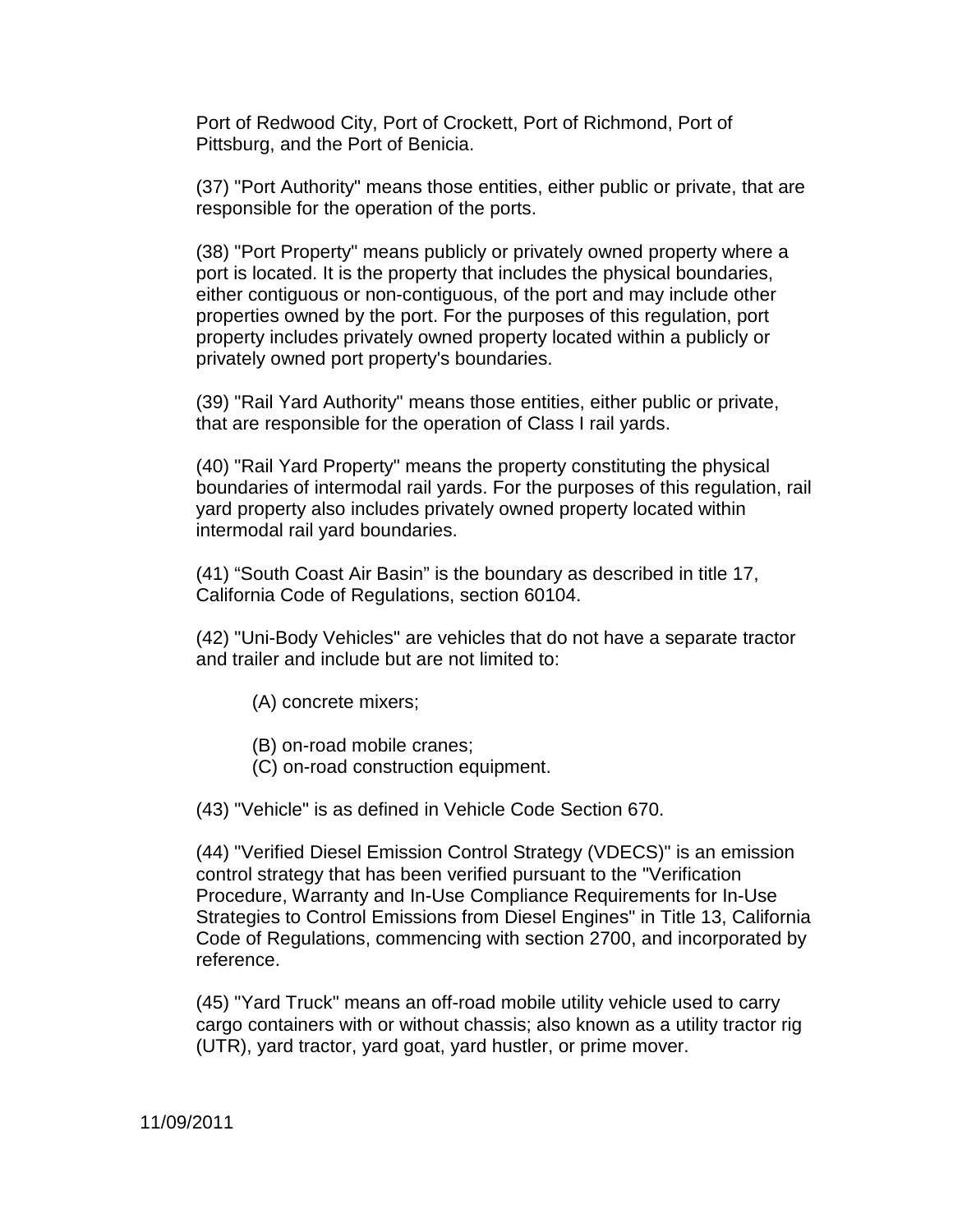(d) Requirements and Compliance Deadlines. Drayage trucks subject to this regulation must meet the following requirements by the compliance deadlines detailed in both Phase 1 AND Phase 2.

(1) Phase 1:

(A) By December 31, 2009, all drayage trucks with a GVWR of greater than 33,000 pounds must be equipped with:

> 1. 1994-2003 model year engine certified to California or federal emission standards and a level 3 VDECS for PM emissions;

or,

2. 2004 or newer model year engine certified to California or federal emission standards;

(B) After December 31, 2011, all drayage trucks with 2004 model year engines with a GVWR of greater than 33,000 pounds must be equipped with a level 3 VDECS for PM emissions.

(C) After December 31, 2012, all drayage trucks with 2005-2006 model year engines with a GVWR of greater than 33,000 pounds must be equipped with a level 3 VDECS for PM emissions.

(D) After December 31, 2011, all drayage trucks with a GVWR 26,001 to 33,000 pounds must be equipped with a level 3 VDECS for PM emissions while operating in the South Coast Air Basin.

(2) Phase 2**:** After December 31, 2013, all drayage trucks must be equipped with a 1994 or newer model year engine that meets or exceeds 2007 model year California or federal emission standards.

(3) Drayage Truck Owner Requirements

(A) Drayage truck owners shall:

1. meet all applicable requirements and deadlines set forth in Phases 1 and 2 above;

2. if an aftermarket level 3 VDECS is installed, be able to demonstrate that: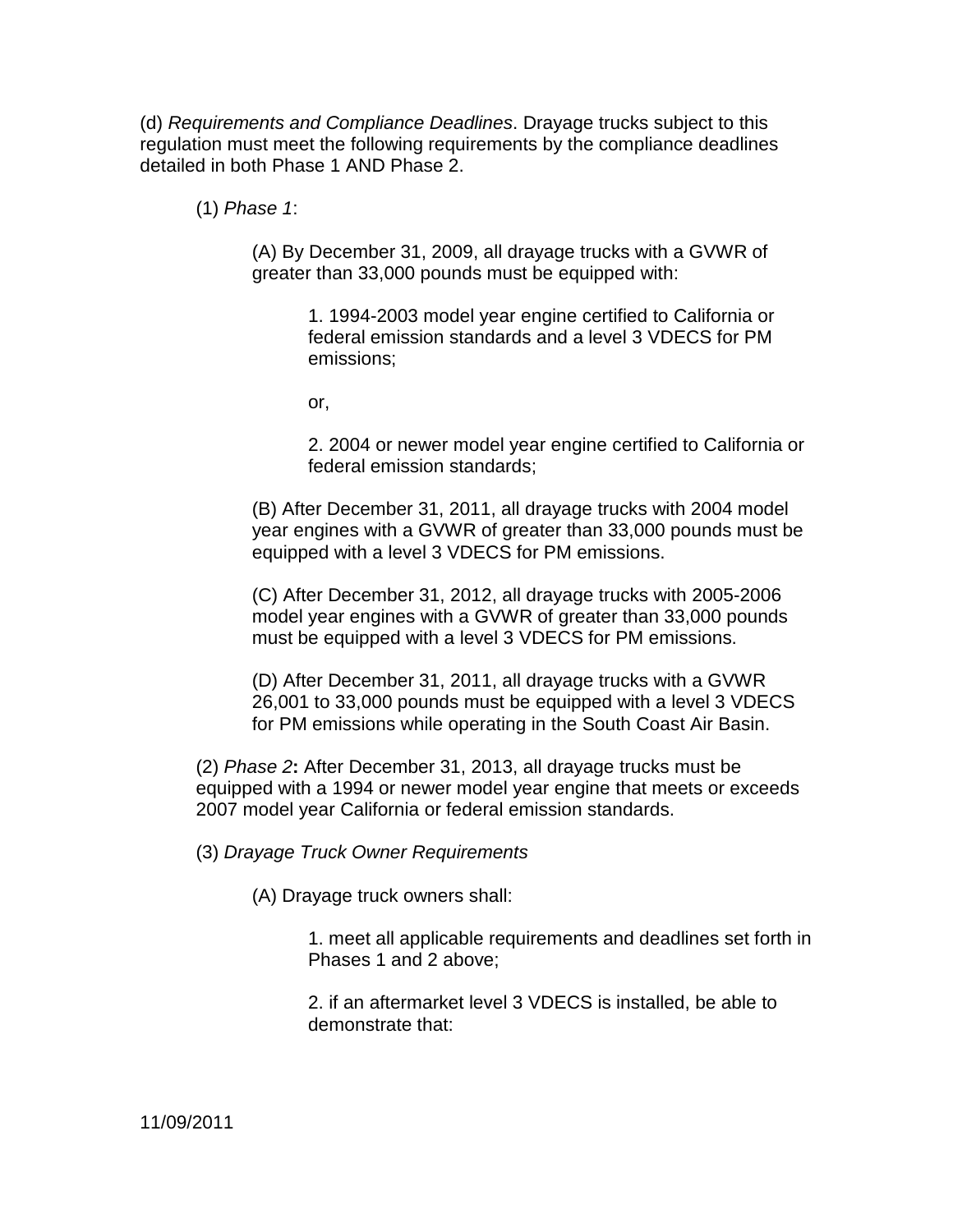a. the VDECS has been verified by ARB for use with the engine and vehicle, as described in the Executive Order for the VDECS;

b. use of the vehicle must be consistent with the conditions of the Executive Order for the VDECS;

c. the VDECS is installed in a verified configuration;

d. the engine met the engine manufacturer's operational specifications prior to the VDECS installation;

e. the VDECS label is visible;

f. the level 3 VDECS is mounted in a safe and secure manner on the vehicle consistent with provisions in  $(3)(A)(2)(c)$  above, and the fixed position of the level 3 VDECS does not obscure vehicle rear view or side mirror visibility in any way.

g. all emission control devices are functioning properly and maintained per manufacturer's specifications;

h. in the event of a failure or damage of an aftermarket level 3 VDECS or an OEM equivalent diesel emissions control system while the device is still under warranty, it has taken prompt action to repair or replace the device by the manufacturer or authorized dealer with the same level of VDECS or OEM equivalent diesel emissions control system within 45 days of first noticing or being notified of the failure or damage to the device.

i. it has adhered to the terms and conditions in the aftermarket manufacturer or OEM warranty governing the use of the device.

j. if the failure or damage to the level 3 VDECS or OEM equivalent diesel emissions control system occurs after expiration of the warranty period, it has taken prompt action to personally repair or replace the failed or damaged device with the same level VDECS or OEM equivalent diesel emissions control system available for the engine within 90 days of first noticing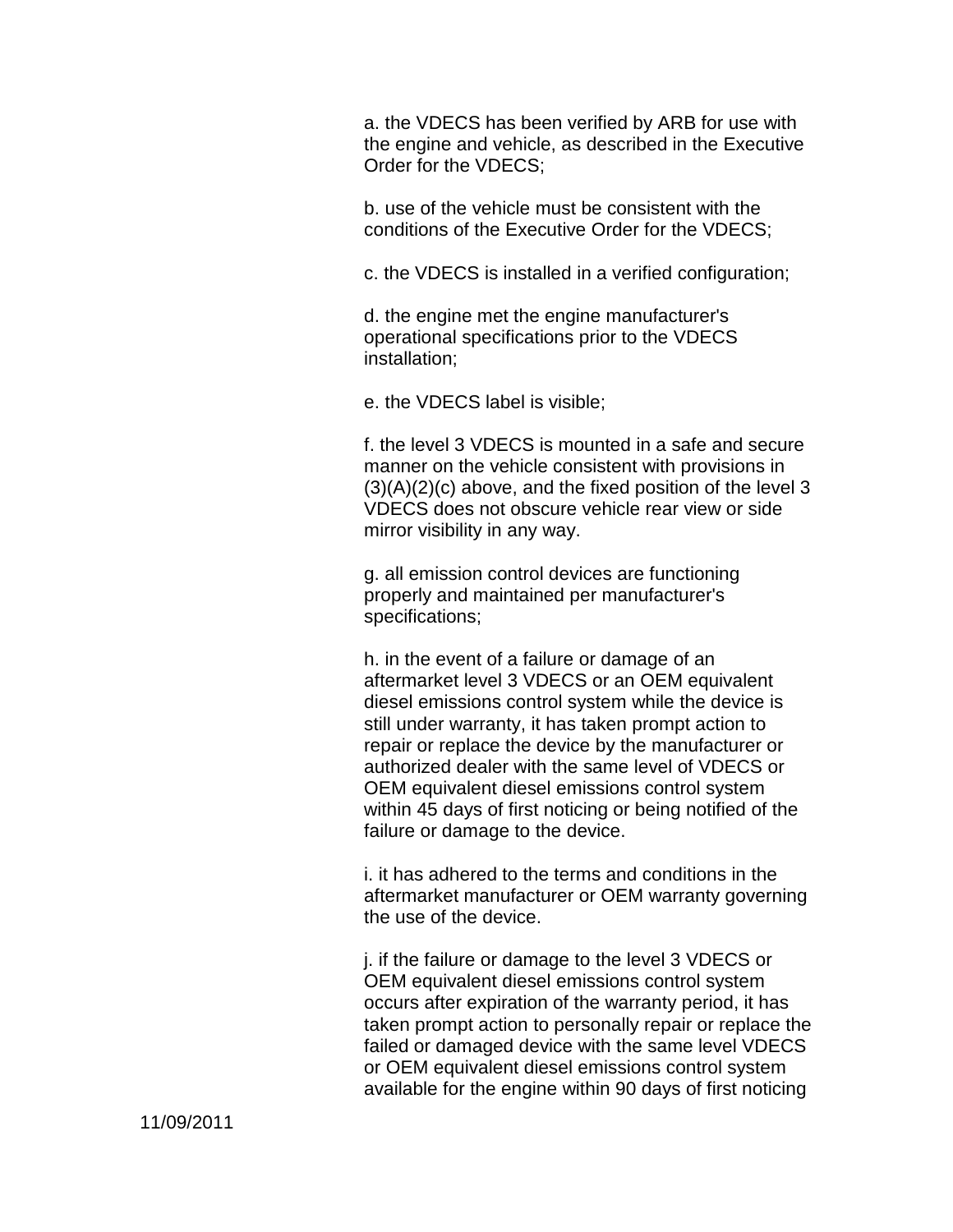or being notified of the failure or damage to the device.

k. it has not misused, dismantled, or tampered with any components of the level 3 VDECS or OEM equivalent diesel emissions control system, except for purposes of recommended periodical maintenance by an authorized agent, or when it is necessary to detach the device to service the vehicle.

3. register with the DTR, according to subsection (e);

4. be able to demonstrate that the drayage truck operator has been informed about the information required under subsection (d)(5)(A)(4) for the dispatching motor carrier and instructed to provide such information to any enforcement personnel listed in subsection (i), upon request.

(B) Phase 1 compliance deadline extension:

1. Drayage truck owners may apply for a one-time, one-year, per-truck Phase 1 compliance deadline extension. The compliance deadline application must be either electronically filed or postmarked by June 1, 2009. To receive the Phase 1 compliance deadline extension, a drayage truck owner must demonstrate all of the following:

> a. the engine installed on his/her current truck is a California or federally certified 1994 - 2003 model year engine;

b. the truck was registered with the DTR prior to June 1, 2009;

c. no Level 3 diesel emission control technology verified by ARB for use on that combination of truck and engine was available at the time the extension was filed.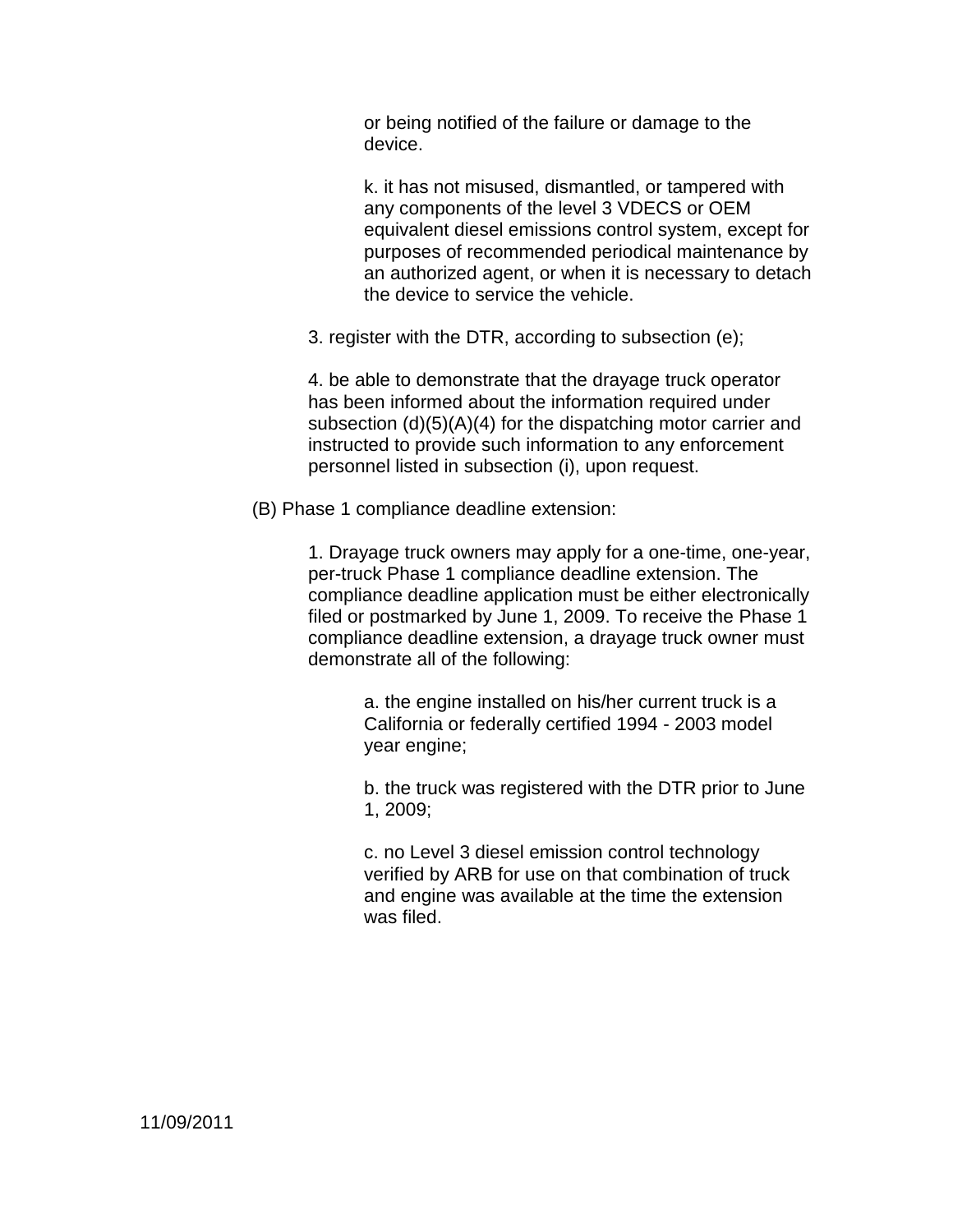2. Compliance extension applications shall be submitted to ARB at:

> CALIFORNIA AIR RESOURCES BOARD DRAYAGE TRUCK PHASE 1 EXTENSION, SSD P.O. BOX 2815 SACRAMENTO, CA, 95812

or electronically through ARB's drayage truck website; http:// www.arb.ca.gov/drayagetruck

3. If after the one-year extension ARB verified technology is still unavailable, the truck owner must comply with the regulation within 90 days of the expiration of the extension by replacing the existing heavy duty truck and/or engine with a truck or engine that meets or exceeds the Phase 1 requirements.

(4) Drayage Truck Operator Requirements

(A) Drayage truck operators shall, upon request,:

1. provide the dispatching motor carrier's contact information as detailed in subsection  $(d)(5)(A)(4)$  to authorized enforcement personnel as set forth in subsection (i)-;

2. identify and provide documentation on the origin and destination of the cargo, chassis, and intermodal equipment (container etc,) to authorized enforcement personnel as set forth in subsection (i). Documentation can include a Delivery Receipt, Pick Up Receipt, Equipment Interchange Receipt (J-1), Release Number, Bill of Lading or other documentation that identifies the origin and destination of the cargo and pick up / termination destination of the chassis and intermodal equipment.

- (5) Motor Carrier Requirements
	- (A) Each motor carrier shall:

1. provide a copy of this regulation or an ARB approved summarized version to each drayage truck owner that it contracts with for deliveries to ports and intermodal rail yards;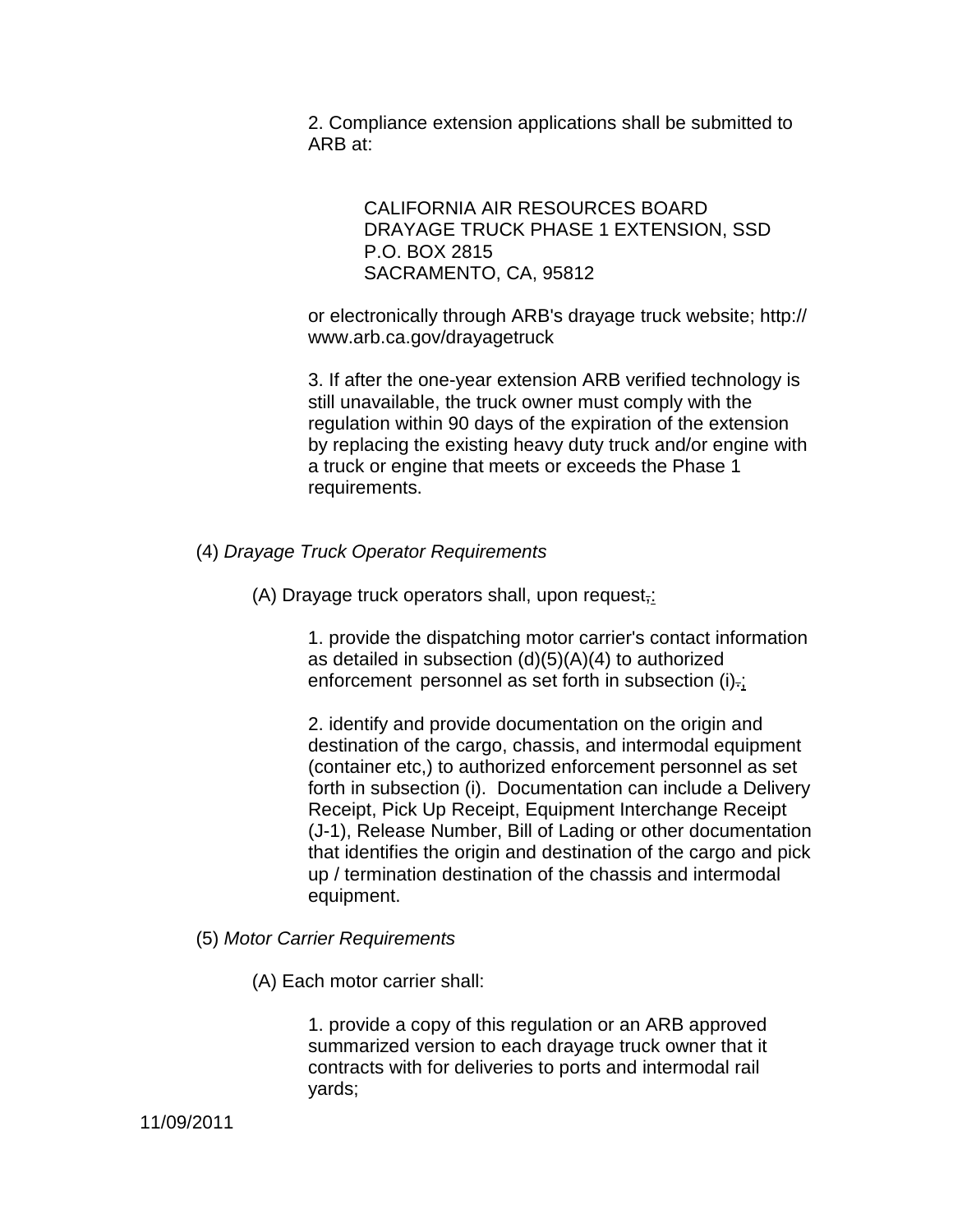2. only dispatch drayage trucks that meet emission standards and compliance deadlines set forth in Phases 1 and 2 in subsection (d);

3. only dispatch drayage trucks to ports and intermodal rail yards that are registered and in good standing with the Drayage Truck Registry (DTR) and are DTR compliant;

4. demonstrate that it has only dispatched drayage trucks whose operators have been informed to provide the motor carrier information listed below, upon request, to enforcement personnel, as listed in subsection (i).

a. the motor carrier's business name;

b. contact person's name;

c. motors carrier's street address, city, state, and zip code;

d. contact person's business phone number.

5. keep a record of all dispatched drayage trucks to a port or intermodal rail yard containing the information set forth in (a) through (d) below for a minimum of five years from the dispatch date. Dispatch records are to be made available to enforcement personnel within 72 hours of an official written or oral request.

a. truck dispatch date and time;

b. bill of lading or tracking number;

- c. truck license plate number and issuing state;
- d. Drayage Truck Registry number.

#### (6) Marine or Port Terminals and Intermodal Rail Yard Requirements

(A) Starting September 30, 2009, marine or port terminals and intermodal rail yards shall collect the following information for each drayage truck subject to this regulation that enters the facility that is not DTR compliant as determined by information contained within the Drayage Truck Registry.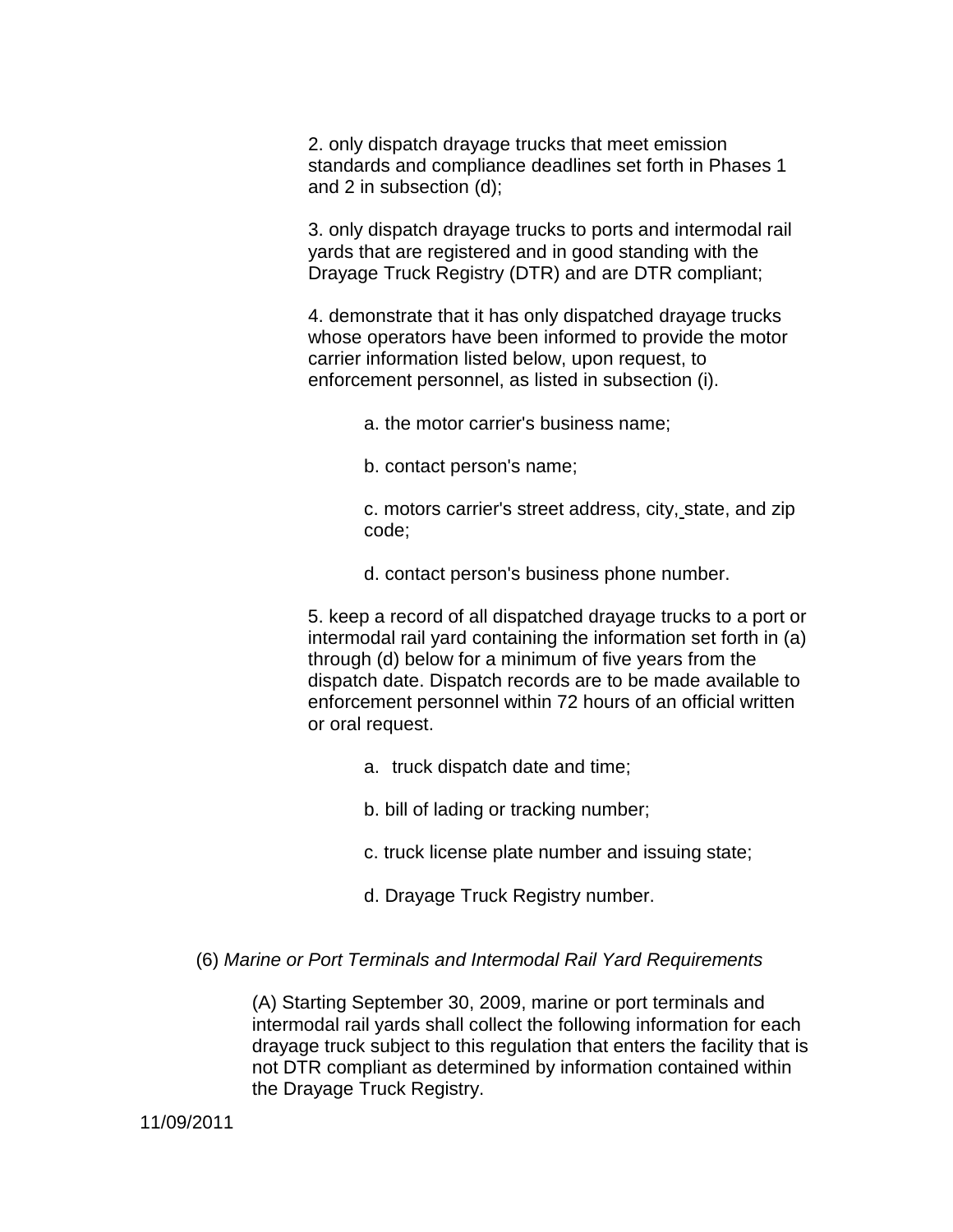1. Dispatching motor carrier:

a. business name of dispatching motor carrier;

b. contact person's name;

c. street address, city, state, zip code of the dispatching motor carrier;

d. phone number of the dispatching motor carrier;

e. bill of lading or tracking number.

2. Drayage truck:

a. entry date and time;

- b. registered owner's name;
- c. operator's name;
- d. operator's license number;

e. drayage truck's license plate number and state of issuance;

f. drayage truck's vehicle identification number (VIN).

All information collected in subsection (d)(6) shall be kept for a period of not less than five years from the truck entry date and is to be made available to enforcement personnel within 72 hours of an official written or oral request.

(B) Marine or port terminals and intermodal rail yards shall report the information collected in subsection (A) above to their respective authorities according to schedule (A) below and in a format acceptable to their respective authority.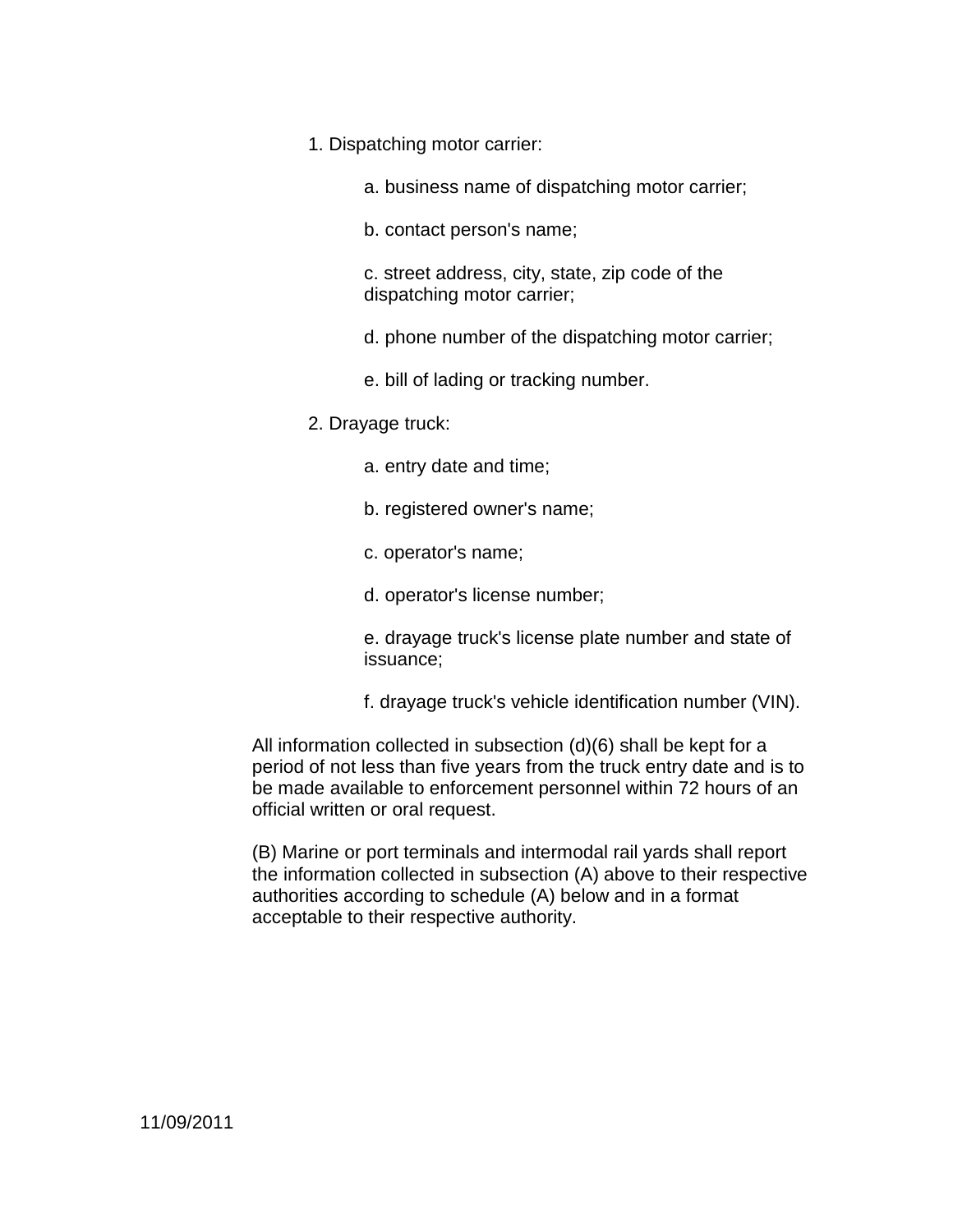| <b>Date Truck Enters</b><br><b>Terminal or Intermodal</b><br><b>Rail Yard</b> | Date by which Information<br>is to be Reported to<br><b>Port or Rail Authority</b> |
|-------------------------------------------------------------------------------|------------------------------------------------------------------------------------|
| January 1 - March 31                                                          | April 15                                                                           |
| April 1 - June 30                                                             | July 15                                                                            |
| July 1 - September 30                                                         | October 15                                                                         |
| October 1 - December 31                                                       | January 15                                                                         |

Schedule A: Terminal and Intermodal Rail Yard Reporting Schedule

(7) Port Authorities and Rail Yard Authorities Requirements

(A) Port and rail yard authorities shall respectively report the information collected by the port terminals and intermodal rail yards, as detailed in subsection (d)(6), to, and in a manor and format prescribed by, ARB according to Schedule B below. ARB reporting parameters are detailed on ARBs website http://www.arb.ca.gov/drayagetruck

Schedule B: Port and Rail Yard Authority Reporting Schedule

| Date by which Information is to be Reported to the<br><b>California Air Resources Board</b> |  |
|---------------------------------------------------------------------------------------------|--|
| May 15                                                                                      |  |
| August 15                                                                                   |  |
| November 15                                                                                 |  |
| February 15                                                                                 |  |

(B) Port and rail yard authorities shall ensure their respective terminals and/or intermodal rail yards abide by all Schedule A reporting deadlines.

(C) Rail yard authorities operating rail yards located greater than 80 miles from the nearest port with less than 100 average daily drayage truck visits for each calendar month starting January 2008, must complete and submit quarterly verification reports according to Schedule B and in a format approved by ARB.

The first quarterly verification report shall include average daily drayage truck visits for each calendar month starting with the effective date of the regulation and submitted to ARB according to schedules A and B above. Subsequent quarterly verification reports shall include average daily drayage truck visits for the three calendar months prior to each reporting date. Quarterly verification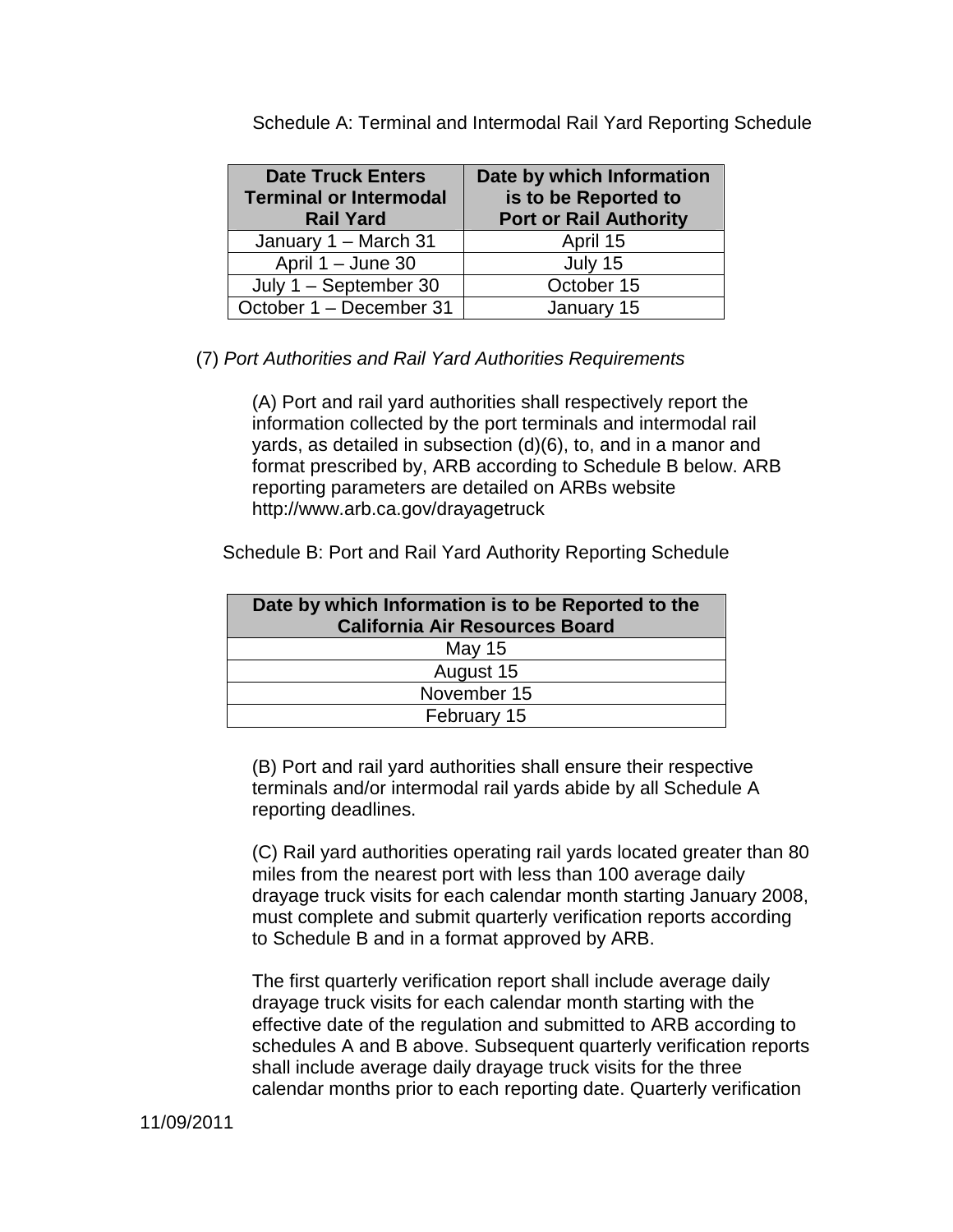reports shall include, but are not limited to, the following information;

- 1. reporting rail yard authority contact information;
- 2. rail yard name and address;
- 3. average daily drayage truck visits by calendar month.

Quarterly verification applications and additional guidelines can be obtained by contacting ARB at:

> CALIFORNIA AIR RESOURCES BOARD RAIL YARD DAILY TRUCK VERIFICATION, SSD P.O. BOX 2815 SACRAMENTO, CA, 95812

or electronically through ARB's drayage truck website; http:// www.arb.ca.gov/drayagetruck

- (e) Drayage Truck Registry Requirements.
	- (1) Truck Owner Requirements

(A) Owners of all drayage trucks doing business at a port or intermodal rail yard prior to September 30, 2009 and intending to continue operations after that date must register with the DTR database by September 30, 2009.

(B) Drayage trucks intending to begin operations at a port or intermodal rail yard after September 30, 2009 must be registered with the DTR database prior to commencing operations.

(C) Owners of all drayage trucks covered by the regulation and doing business at a port or intermodal rail yard must provide the following information to ARB or its designee by mail to the address in subsection (e)(2) or electronically through ARB's DTR website http:// www.arb.ca.gov/drayagetruck. The information shall include but may not be limited to:

1. truck owner name, address, and contact information (e.g. phone number, email address, fax number);

2. engine make, model, and model year;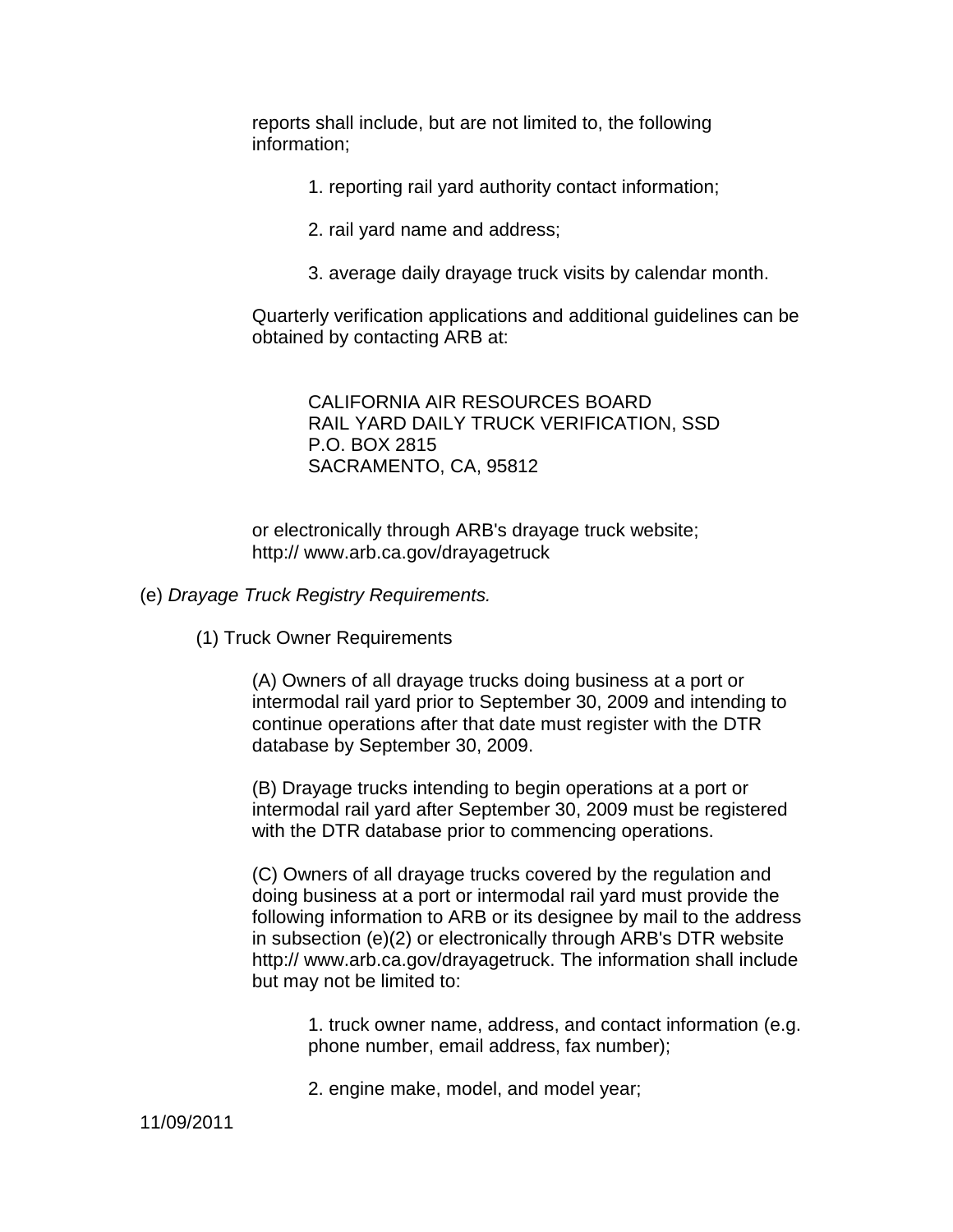3. vehicle identification number (VIN);

4. vehicle license number and state of issuance;

5. compliance status, which shall include:

a. identifying whether the drayage truck has complied with the requirements of Phases 1 and 2, set forth in subsection (d) above;

b. if so, how was compliance achieved (e.g. new compliant truck or description of the level 3 VDECS that was used), who did the installation work, and when was it completed;

c. if not, identifying when the drayage truck is scheduled to come into compliance under Phases 1 or 2.

(D) After filing the initial application, the drayage truck owner shall within 30 days of bringing a truck into compliance with Phase 1 or Phase 2, update the DTR with the vehicle's compliance status information and any other changes to the vehicle's ownership, DMV registration status, or participation status in IRP.

(2) Mailing Address for Filing Initial Applications and Updates. Drayage truck owners shall submit DTR applications and any updated information to ARB at:

CALIFORNIA AIR RESOURCES BOARD C/O DRAYAGE TRUCK REGISTRY, SSD P.O. BOX 2815 SACRAMENTO, CA, 95812

(3) Failure to register with the DTR or submittal of false information is a violation of state law and subject to civil or criminal penalty.

(f) Annual Port or Rail Yard Exemption.

11/09/2011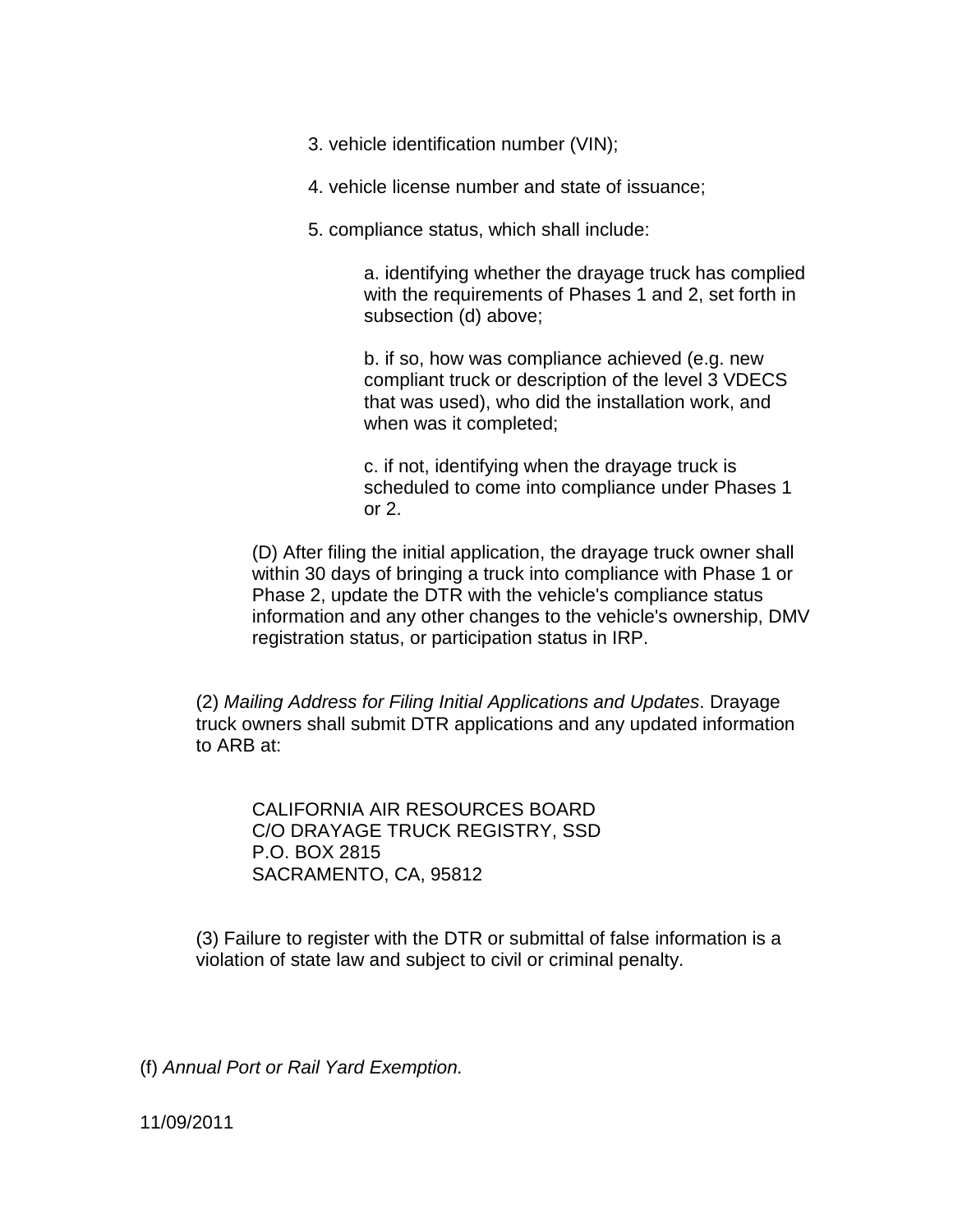(1) Annual Exemption. An annual exemption may be granted, under limited circumstances, by the ARB Executive Officer to ports or rail yards. An exemption may cover a clearly defined portion or the entirety of a port or rail yard. The Executive Officer will exempt a port or rail yard that is able to demonstrate one or more of the following:

(A) port or rail yard land is not typically used for truck traffic and its primary function or location does not include or attract drayage trucks covered under this regulation (e.g. a shoreline animal sanctuary);

(B) the overwhelming majority of trucks accessing the port or rail yard are exempted under this regulation (e.g. a port where only dedicated auto transports are in service).

(2) The Exemption Request

(A) a port or rail yard requesting an exemption shall mail the request to:

> CALIFORNIA AIR RESOURCES BOARD PORT / RAIL YARD EXEMPTION, SSD P.O. BOX 2815 SACRAMENTO, CA, 95812

or may send it electronically to ARBs' website http:// www.arb.ca.gov/drayagetruck using the request form available on the site.

(B) the request must be completed and submitted annually (via the same website or address listed above) no later than January 1 of the year prior to the exemption year (e.g. a 2010 year exemption application must be completed and submitted by January 1, 2009);

(C) the request will be approved or disapproved by the Executive Officer no later than July 1, of the year prior to the exemption year. The Executive Officer will then issue an exemption to be valid for the specified port or rail yard for the specified exemption year.

(g) Penalties. Any person who fails to comply with the performance requirements of this regulation, who fails to submit any information, report, or statement required by this regulation, or who knowingly submits any false statement or representation in any application, report, statement, or other document filed, maintained, or used for the purposes of compliance with this regulation may be subject to civil or criminal penalties under sections 39674, 39675, 42400, 42400.1, 42400.2, 42402,.2, and 43016 of the Health and Safety Code. In

11/09/2011